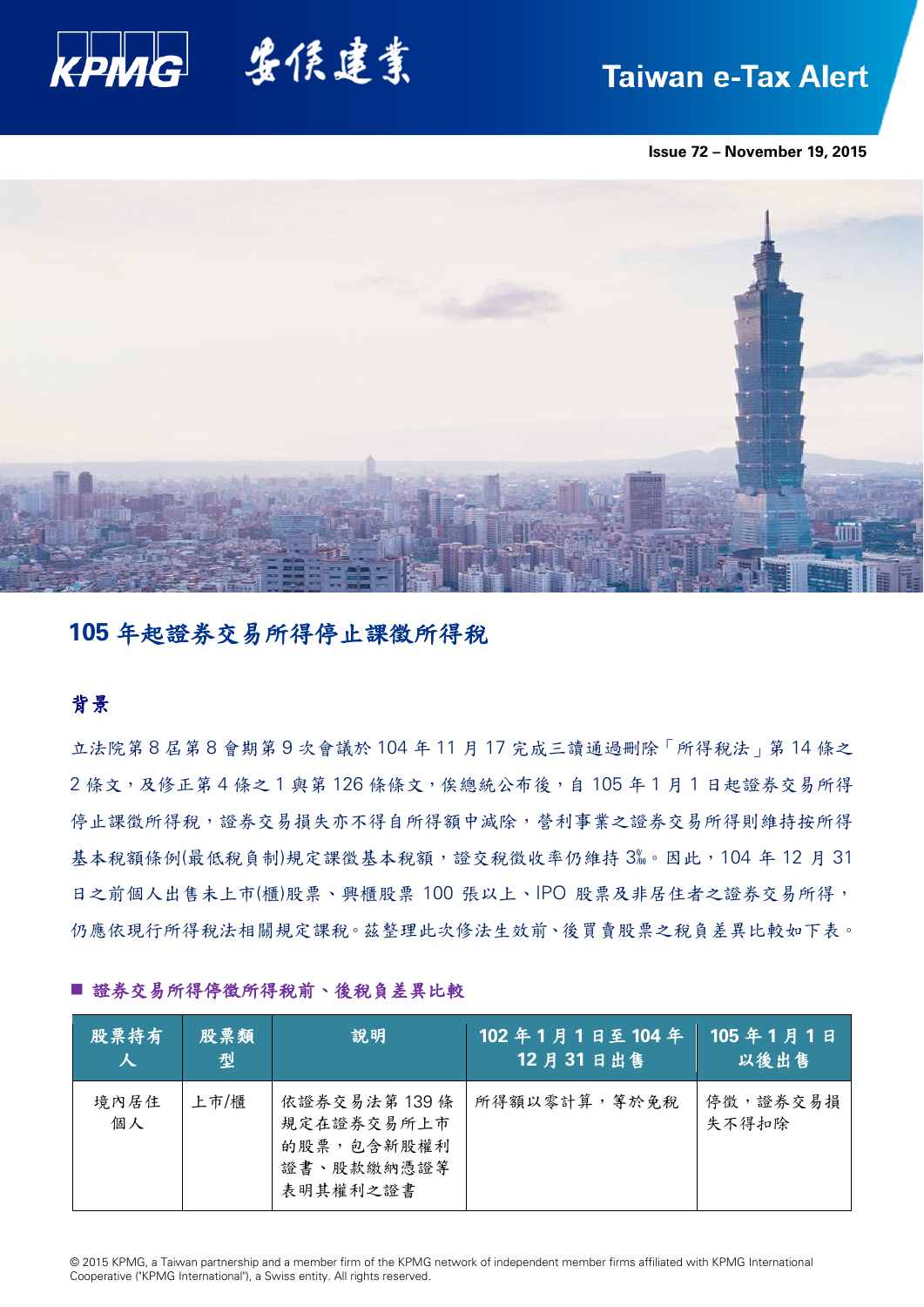| 股票持有<br>人                       | 股票類<br>型          | 說明                                                                                                                                          | 102年1月1日至104年<br>12月31日出售                                                                                               | 105年1月1日<br>以後出售  |
|---------------------------------|-------------------|---------------------------------------------------------------------------------------------------------------------------------------------|-------------------------------------------------------------------------------------------------------------------------|-------------------|
|                                 | 未上市/<br>未上櫃股<br>票 | 包含新股權利證書、股<br>款繳納憑證等表明其權<br>利之證書                                                                                                            | 1.核實課稅,損失得自當年度<br>同一個人證券交易所得中減<br>除,不得後延<br>2. 單一稅率15%分開計算, 合<br>併申報<br>3. 持有1年以上减半課稅                                   |                   |
|                                 | 興櫃股票              | 當年度出售數量 100張<br>以上者全數課徵,未達<br>100 張免稅                                                                                                       |                                                                                                                         |                   |
|                                 | IPO 股票            | 初次上市、上櫃前取得<br>之股票,於上市、上櫃<br>以後出售者。但排除下<br>列情形:<br>1. 屬 101 年 12 月 31<br>日以前初次上市、<br>上櫃之股票。<br>2. 屬每年承銷取得<br>各該初次上市、上櫃<br>公司股票,數量在10<br>張以下。 | 1. 核實課稅,損失得自當年<br>度同一個人證券交易所<br>得中減除,不得後延<br>2. 採單一稅率 15%分開計<br>算,合併申報<br>3. 持有1年以上減半課稅;<br>於上市、上櫃以後繼續持<br>有滿3年以上按1/4課稅 |                   |
| 非境內居住<br>個人                     | 當年度出售之全數股票        |                                                                                                                                             | 核實課稅稅率 15%,持有1<br>年以上減半課稅                                                                                               | 停徵,證券交易損<br>失不得扣除 |
| 本國營利<br>事業                      | 當年度出售之全數股票        |                                                                                                                                             | 維持課徵最低稅負,稅率12%,持有3年以上減<br>半課稅。如有虧損,可當年度扣除及後延5年                                                                          |                   |
| 外國營利事<br>業(無固定營<br>業場所或代<br>理人) | 當年度出售之全數股票        |                                                                                                                                             | 停徵且免徵最低稅負                                                                                                               |                   |

# **KPMG** 觀察

由於民國105年1月1日起證券交易所得停止課徵所得稅,惟證券交易損失亦不可減除,投資人 可檢視所持有之未上市(櫃)股票、興櫃股票及 IPO 股票,今年出售之盈虧以及繼續持有之預期損 益等擇定於今年底前或明年出售。

另本次修法是否影響今年底前有興櫃或上市櫃計畫者之股權交易時程,值得後續觀察。

作者:陳志愷執業會計師及施淑惠副總經理